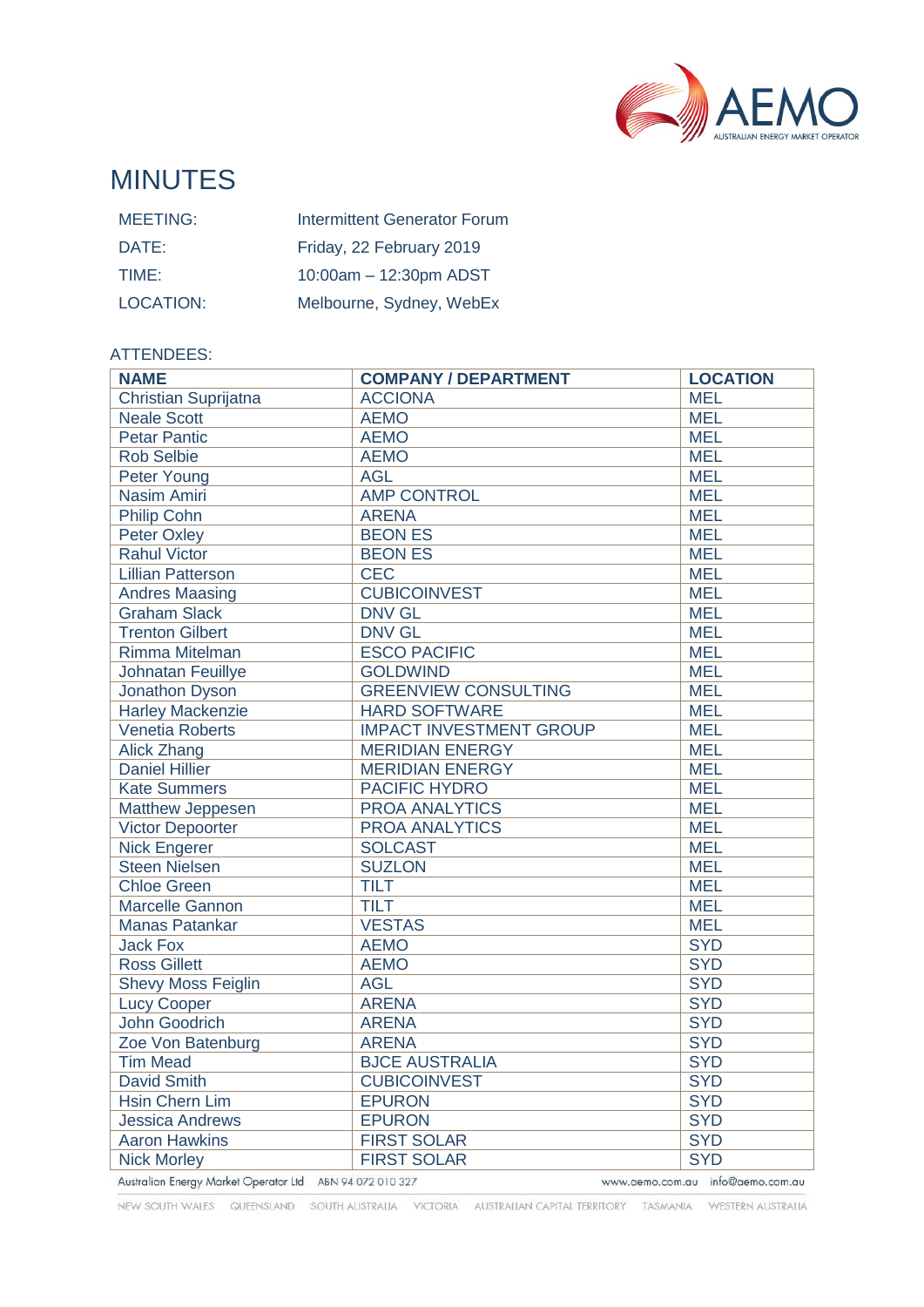

| <b>Nicole Ghiotto</b>    | <b>FIRST SOLAR</b> | <b>SYD</b> |
|--------------------------|--------------------|------------|
| Alan Robinson            | <b>FRV</b>         | <b>SYD</b> |
| Javier Herrera Torrubia  | <b>FRV</b>         | <b>SYD</b> |
| <b>Patrick Vera</b>      | <b>FRV</b>         | <b>SYD</b> |
| Jo Hume                  | <b>FULCRUM 3D</b>  | <b>SYD</b> |
| Daniel Murphy            | <b>FULCRUM 3D</b>  | <b>SYD</b> |
| <b>Colin Bonner</b>      | <b>FULCRUM 3D</b>  | <b>SYD</b> |
| Jack Han                 | <b>FULCRUM 3D</b>  | <b>SYD</b> |
| <b>Emily Liu</b>         | <b>GOLDWIND</b>    | <b>SYD</b> |
| <b>Tim Snell</b>         | <b>IMCONTROL</b>   | <b>SYD</b> |
| <b>Stephanie Easton</b>  | <b>INFIGEN</b>     | <b>SYD</b> |
| Amir Jesmi               | <b>UGL</b>         | <b>SYD</b> |
| Merlinde Kay             | <b>UNSW</b>        | <b>SYD</b> |
| <b>Various Attendees</b> |                    | WebEx      |

References to slides are from "Intermittent Generator Forum – Presentation Slides – 22 February 2019.pdf", available from the [Intermittent Generator Forum](https://www.aemo.com.au/Stakeholder-Consultation/Industry-forums-and-working-groups/Other-meetings/Intermittent-Generator-Forum) webpage.

## **Session 1: Intermittent Generator Forum**

1. Welcome and Introduction

Neale Scott [MEL] opened the forum at 10am, introducing the presenters and noting that the meeting would be recorded for minute-taking, and that the recording would not be distributed outside AEMO.

Petar Pantic [MEL] then presented the forum objectives [slide 7].

2. ECM & AWEFS/ASEFS Registration

Petar discussed the Energy Conversion Model and recent changes [slides 8-12], then discussed why an expedited model was needed [slides 13-15]. Kate Summers [MEL] supported this change, however expressed concern with the overall approach of falling back to a persistence forecast for use in constraints during commissioning stages, without any additional logic to prevent target MW eroding to zero during capped intervals. AEMO noted it was investigating ways to address this behaviour by defining the farm's output on the RHS of certain security constraint equations during commissioning stages.

3. Availability Submissions

Petar discussed the reporting of availability submissions [slide 17] and asked whether it would be beneficial for AEMO to publish all availability submissions for the previous trading day. Jonathon Dyson [MEL] supported this change, noting it would improve market transparency and understanding of semi-scheduled generator capabilities. Kate Summers noted that scheduled generator bids are currently also published. There were no objections to the proposal.

Marcelle Gannon [MEL] asked whether there were new MMS Data Model tables provided for the participant to receive their generator availability privately. Petar confirmed that there are new tables (INTERMITTENT\_GEN\_LIMIT, INTERMITTENT\_GEN\_LIMIT\_DAY, INTERMITTENT\_CLUSTER\_AVAIL, INTERMITTENT\_CLUSTER\_AVAIL\_DAY).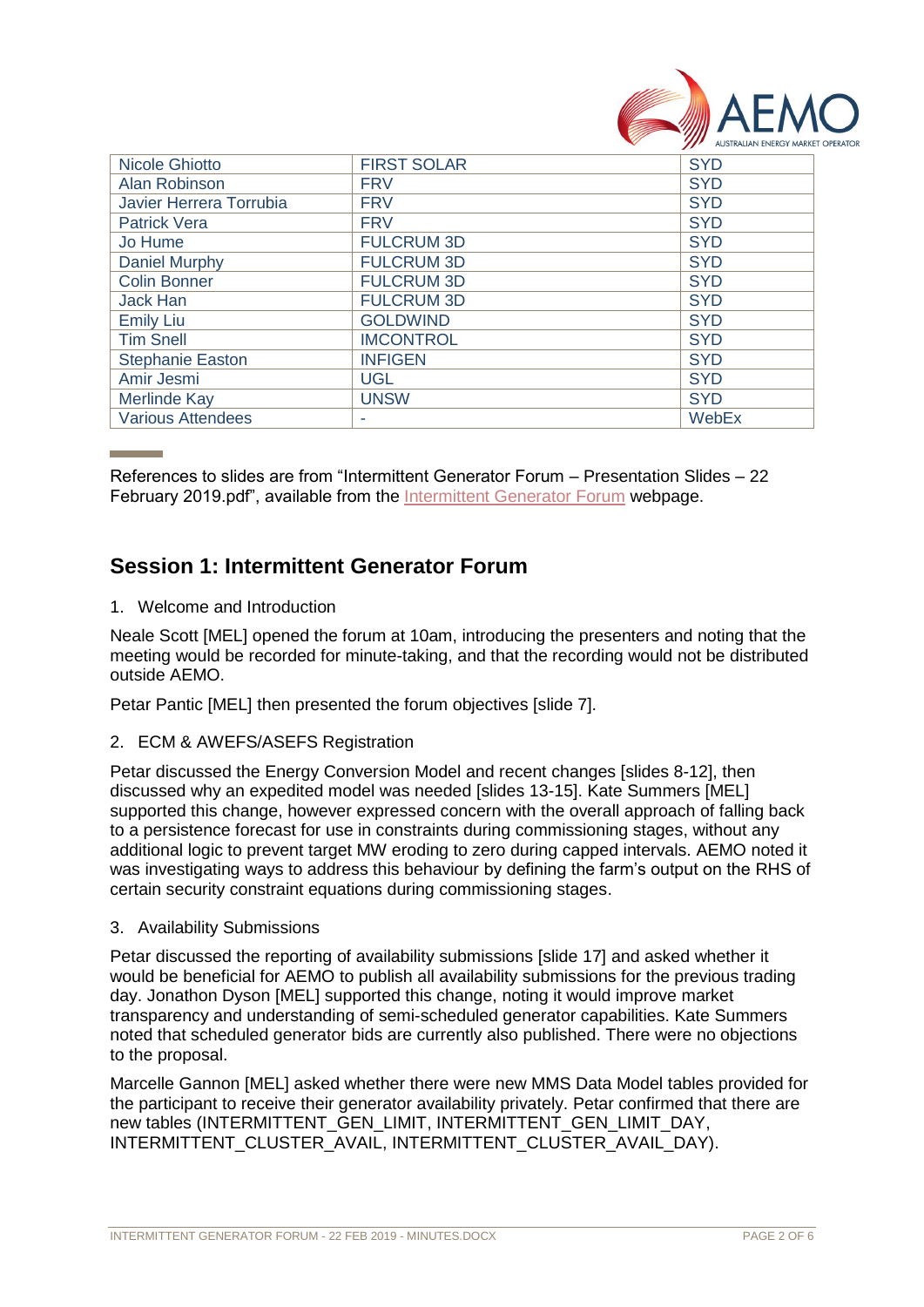

Petar discussed how currently, if no availability submission is made for a particular trading day, AWEFS/ASEFS by default uses the latest availability submission for the previous trading day [slide 18]. Petar asked whether the markets portal should provide a selectable option to automatically create a submission with availability set to the registered Maximum Capacity for the next trading day following a trading day submission with reduced availability. There was no interest expressed for this change, and it was noted that the new reporting of availability may assist operators to make more timely updates to availability.

### 4. Participant Web Portal and Data

Ross Gillett [SYD] presented the recent portal changes [slide 20] and asked whether there were any ways that the Intermittent Generation interface of the web portal can be improved.

Stephanie Easton [SYD] noted that the current portal interface was slow to operate, however was the only option available to maintain business continuity during periods when the Participant File Server goes offline.

Marcelle Gannon noted that it would be useful to have the ability for faster data entry into the Intermittent Generation – Availability interface by allowing a "fill down" functionality, rather than having to enter the same value multiple times into each of the 48 half-hourly cells (which currently requires 48 x double mouse clicks).

Ross Gillett then discussed approaches to improve forecast reporting [slide 23] and asked whether region-aggregate Unconstrained Intermittent Generation Forecast (UIGF) should be separately reported for semi-scheduled wind and solar generation. Stephanie Easton agreed with this change and asked whether the aggregated solar generation would include concentrated solar generators (for future-proofing). Ross Gillett clarified these new data fields would include all semi-scheduled generators and exclude non-scheduled generators.

#### 5. Other Business and Questions

Ross Gillett opened up the forum for general questions [slide 24]. Marcelle Gannon asked whether during new farm commissioning (where AWEFS/ASEFS dispatch forecasts are still not available) it would be possible to temporarily allow the semi-scheduled generator to operate as a non-scheduled generator by modelling their output on the right-hand side of constraints. This would effectively remove any constraint on that generator's output, assuming they are still capping their output at the commissioning hold points agreed with AEMO. Marcelle Gannon noted that the current approach delays commissioning when a constraint (e.g. SA system strength) is applied and erodes semi-scheduled generator targets to zero MW. Ross Gillett noted that AEMO would consider this. Stephanie Easton noted that another option in this scenario was to use a fixed load bid.

## **Session 2: Participant Dispatch Self-Forecasting**

1. Self-Forecast Project – Overview

Lucy Cooper [SYD] presented an overview of the Self-Forecast project [slides 28-30].

2. System Changes and Self-Forecast Registration

Rob Selbie [MEL] discussed the changes implemented within the Self-Forecast project and how participants can register to provide dispatch self-forecasts [slides 32-34]. Kate Summers asked whether the gate-closure time for submissions was measured based on AEMO receipt time, as opposed to the time participants send the submission. Rob Selbie confirmed that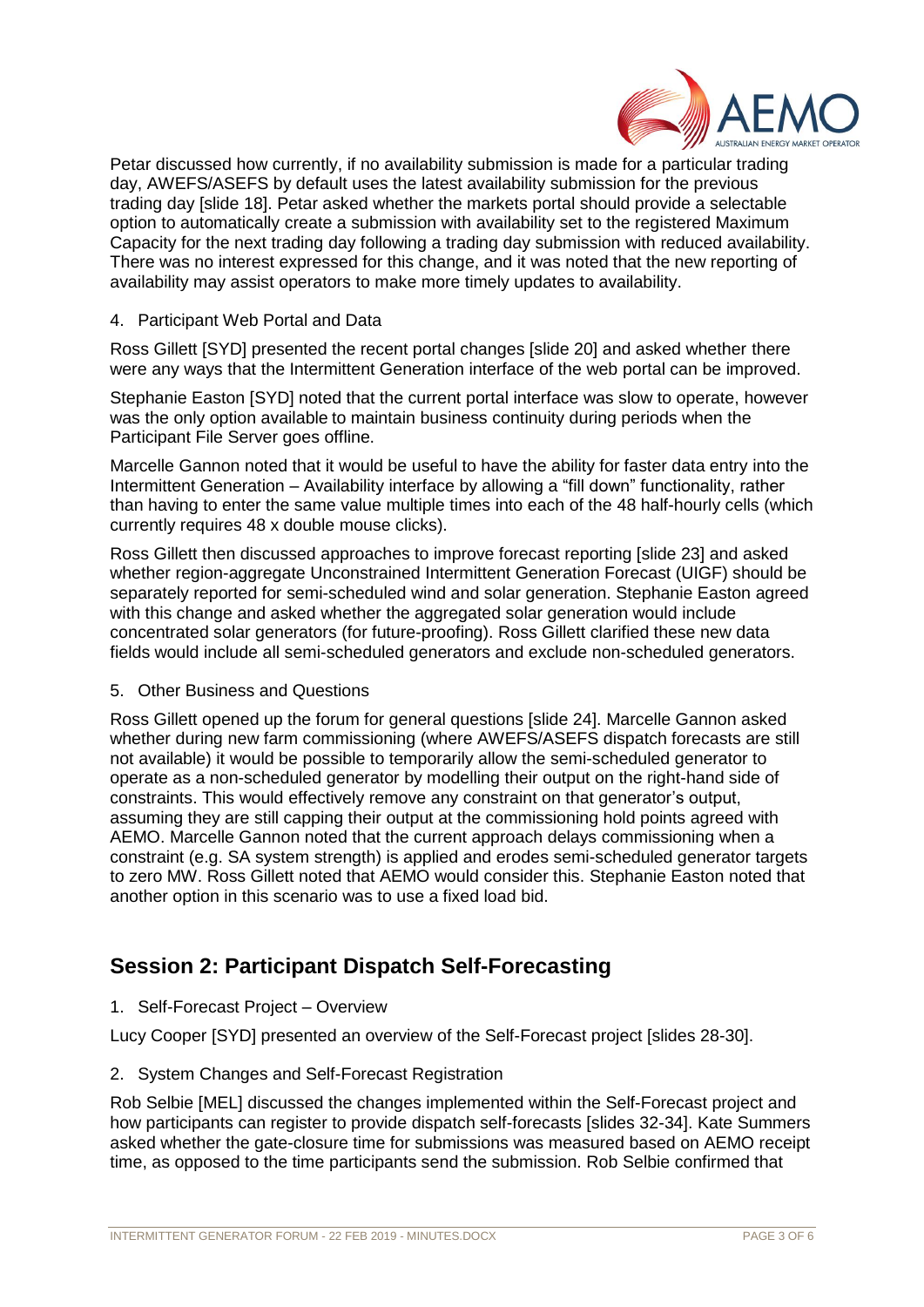

**gate-closure time was measured based on when AEMO receives the submission**, and that it was still possible for a submission made later than this time to be used in dispatch, but that AEMO could not guarantee that.

Rob Selbie then discussed the new datasets available [slide 35]. Nick Engerer [MEL] asked whether the published metadata disclosed which third-party forecast provider created the forecast. Rob Selbie clarified that this metadata is only published via the 'Model' and 'Comments' fields privately back to the participant (INTERMITTENT\_DS\_RUN table), and that the public data only includes whether the forecast originated from the participant or AWEFS/ASEFS.

Rob Selbie noted that participants can currently subscribe to a file in Data Interchange that is sent privately when their self-forecast is suppressed. Rob Selbie asked whether participants would like to have additional notification options for this suppression event, such as SMS and email. Kate Summers supported additional notification. Marcelle Gannon asked whether the INTERMITTENT\_FORECAST\_TRK table indicated when the forecast fell back to persistence (SCADA), and Rob Selbie confirmed it did. Marcelle Gannon noted it would also be useful to have additional notification for this event (i.e. when AWEFS/ASEFS forecast is suppressed).

Harley Mackenzie [MEL] noted a concern that third-party forecast providers would not be able to submit self-forecasts to the API via MarketNet. Rob Selbie clarified that **submissions can also be made from a public internet address, provided they were granted the appropriate rights through MSATS User Rights Management and that internet address was whitelisted by AEMO**.

### 3. Self-Forecast Assessment

Ross Gillett discussed the self-forecast assessment process [slides 37-43]. Lucy Cooper asked how suppression by the participant affected the assessment process. Ross Gillett clarified that if the participant suppressed its self-forecast for a specific dispatch interval, it indicated to AEMO that the participant was not confident in that self-forecast for that interval, Therefore, **AEMO would not include a suppressed dispatch forecast in any initial or ongoing performance assessments**. Rob Selbie added that during the initial assessment stage, although the participant is submitting unsuppressed forecasts to the production environment for assessment purposes, these are not used in dispatch because **AEMO will apply its own master suppression to all self-forecasts for that unit until the selfforecast passes the initial assessment stage**. For the purpose of ARENA collecting trial data from its funded applicants, both participant-suppressed and participant-unsuppressed forecasts will be used for analysis.

Marcelle Gannon expressed a concern that the Possible Power benchmark used during constrained periods did not provide an accurate measurement of what generation would have been during constrained periods. Ross Gillett suggested that using the same selfforecast algorithm to now-cast the Possible Power could be one option. Marcelle noted that this data was difficult to feed back into the SCADA system and asked whether it was possible for AEMO to allow submissions of Possible Power via the API. Ross Gillett noted **there was general agreement to allow submissions of Possible Power via the API, and that AEMO would investigate the feasibility implementing this**.

Ross Gillett continued discussing the self-forecast assessment process [slides 44-46], and noted that only the self-forecast either used in dispatch or which is the latest highest priority unsuppressed self-forecast received 70 seconds prior to gate closure for the interval will be used in the assessment. Lucy Cooper asked whether that means that only one forecast is validated and stored. Ross Gillett clarified that **all submitted self-forecasts are validated**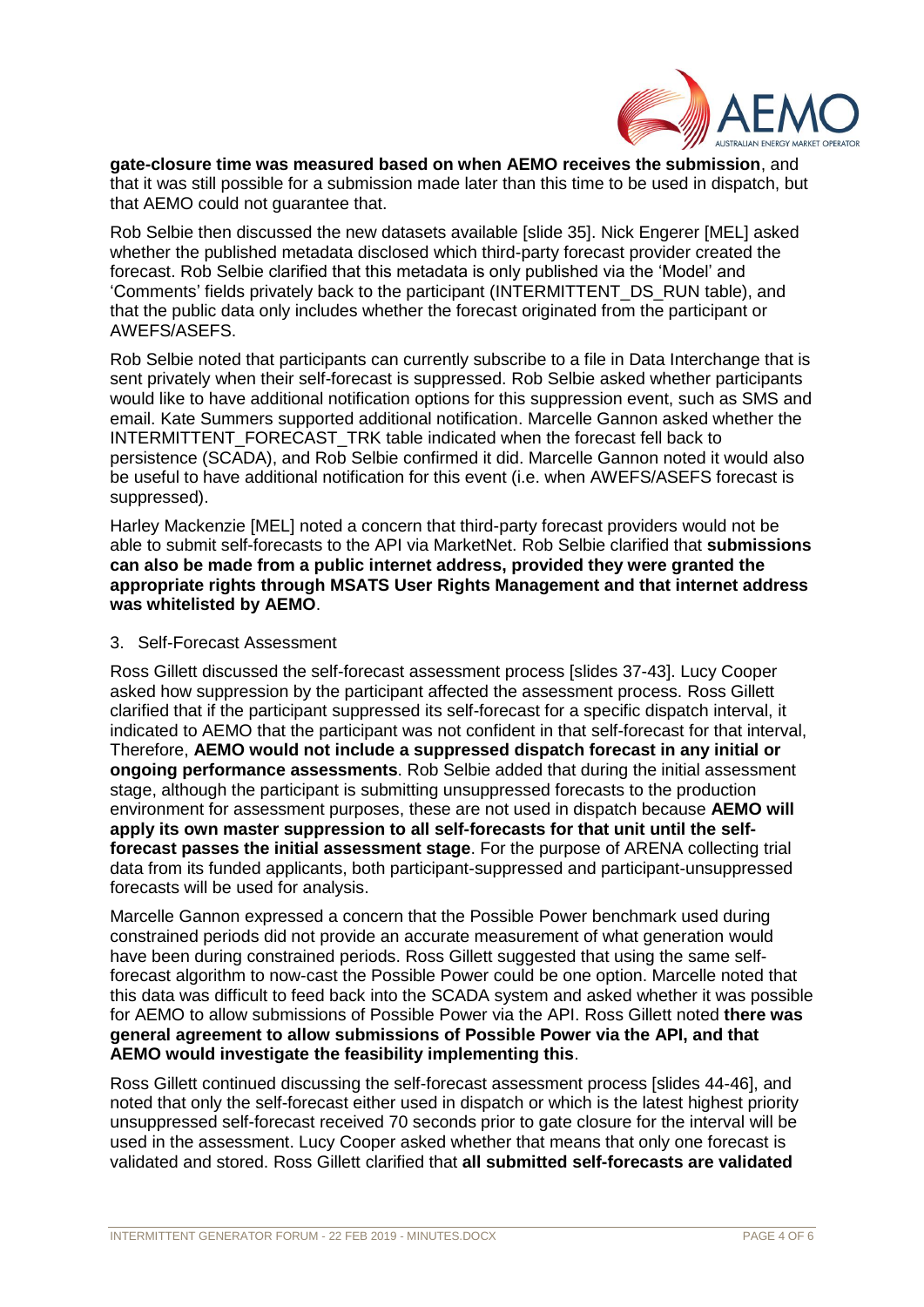

#### **and stored, however only one self-forecast will be used for assessment purposes** (and eventual use in dispatch).

Kate Summers asked why 8 weeks was required for the initial assessment. Ross Gillett responded that this period was determined based on feedback during consultation, and was intended to capture the full range of weather conditions while still using recent forecast data.

Nick Morley [SYD] asked what happens when a participant switches between self-forecasting models after passing the initial assessment. Ross Gillett replied that the ongoing assessments do not distinguish between the performance of different forecasting models, and if a participant switches to a forecasting model which then causes large dispatch errors, AEMO's control room would detect this and suppress all subsequent self-forecasts (regardless of the underlying forecasting model) until reviewed by AEMO at the next weekly assessment. AEMO's weekly assessment might also determine that the self-forecast is performing worse and suppress all self-forecasts until the next weekly assessment. Ross Gillett emphasised the **importance of the participant testing any new or changed forecasting model in their test or pre-production environment before implementing the model into production**.

Lucy Cooper asked what the rationale was for extending the initial assessment out to 16 weeks, as opposed to a rolling 8-week window. Rob Selbie clarified that this was to mitigate the impact of excluded dispatch intervals, for example during extended periods of constrained operation.

Kate Summers asked what action is taken when the AWEFS/ASEFS dispatch forecast is in error, and what improvements to the forecast were being explored. Ross Gillett confirmed that in those scenarios, the AEMO control room may suppress the AWEFS/ASEFS forecast and fall back to persistence forecast. Ross Gillett noted that the assessment results for the AWEFS/ASEFS forecast would also be provided alongside the assessment for the dispatch self-forecast. Ross Gillett noted that the AWEFS/ASEFS dispatch forecast was an important backstop and that AEMO will continue to pursue improvements to the AWEFS/ASEFS dispatch forecast.

Ross Gillett then discussed the ongoing self-forecast assessment process and the control room process [slides 47-48]. Stephanie Easton asked whether participants should continue to pro-actively suppress self-forecasts even after AEMO has applied master suppression after a failed ongoing assessment. Ross Gillett confirmed that selectively filtering out bad self-forecasts would improve the assessed self-forecast performance as participantsuppression effectively removes those dispatch intervals from the assessment. However, AEMO noted that care must still be taken to **ensure that there remains at least 80% of intervals with unsuppressed self-forecasts over any of the 1/4/8 week ongoing assessment windows to ensure that AEMO can conduct a performance assessment**.

Kate Summers noted that this approach appeared overly burdensome compared to scheduled generator bidding, which allows the participant to correct availability errors within 5 minutes through a rebid. Jonathon Dyson [MEL] noted that scheduled generators had 24/7 monitoring for bidding, while typically semi-scheduled generators did not.

Ross Gillett gave an overview of the weekly self-forecast assessment summary report provided by AEMO to the participant [slide 49]. Nick Engerer asked whether the AWEFS/ASEFS error calculation could be made available to public. Ross Gillett replied that the assessment methodology and all the required data is publicly available so that anyone could perform their own error analysis and reconcile their assessment against AEMO's.

Ross Gillett noted that AEMO would review the overall self-forecast assessment process with participants within 6 months following experience with self-forecasting [slide 50].